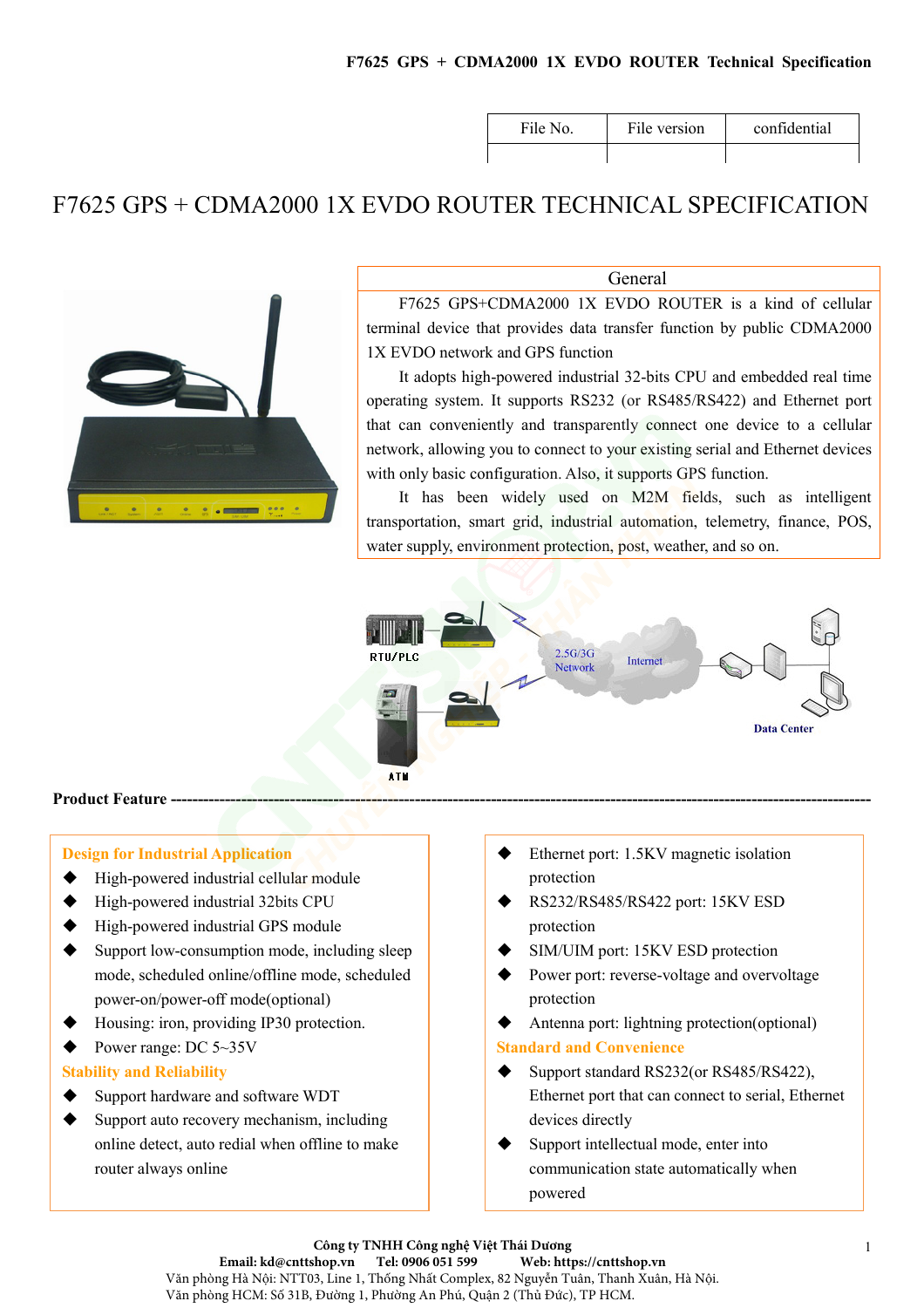- Provide management software for remote management
- Support several work modes
- Convenient configuration and maintenance interface (WEB or CLI)

# High-performance

- ◆ Support 3G/HSPA/4G WAN access methods
- Support GPS function
- ◆ Support VPN client(PPTP, L2TP, OPENVPN, IPSEC and GRE)(only for VPN version)
- ◆ Support VPN server(PPTP, L2TP, OPENVPN, IPSEC and GRE)(only for VPN version)
- Support local and remote firmware upgrade,import and export configure file.
- ◆ Support NTP, RTC embedded.
- Support mulitiple DDNS provider service.
- Support MAC Address clone, PPPoE Server
- $\blacklozenge$  Support multi online trigger ways, including SMS, ring and data. Support link disconnection when timeout
- Support APN/VPDN
- Support DHCP server and client, firewall, NAT, DMZ host , URL block, QoS, ttraff,statistics, real time link speed statistics etc.
- ◆ Full protocol support, such as TCP/IP, UDP, ICMP, SMTP, HTTP, POP3, OICQ, TELNET, FTP, SNMP, SSHD, etc.
- Schedule Reboot, Schedule Online and Offline,etc.

# Product Specification Cellular Specification

| <b>Cellular Module</b> | Industrial cellular module                                                                    |  |
|------------------------|-----------------------------------------------------------------------------------------------|--|
| Cellular Module        | Industrial cellular module                                                                    |  |
| Standard and Band      | CDMA2000 1X EVDO Rev A 800MHz, 800/1900MHz(optional),                                         |  |
|                        | EVDO Rev B 800/1900MHz(optional)                                                              |  |
|                        | 450MHz (optional)                                                                             |  |
|                        | CDMA2000 1X RTT, IS-95 A/B                                                                    |  |
| Bandwidth              | Download speed:3.1Mbps, upload speed:1.8Mbps;Rev B(optional): Download speed:14.7Mbps, upload |  |
|                        | speed:5.4Mbps                                                                                 |  |
| TX power               | $<$ 23dBm                                                                                     |  |
| RX sensitivity         | $\leq$ -104dBm                                                                                |  |

# GPS Specification

| <b>Item</b>       | Content                        |
|-------------------|--------------------------------|
| <b>GPS</b> Module | Industrial GPS module          |
| Receiver Type     | 50-channle                     |
|                   | GPS L1 (1575.42MHz) C/A code   |
|                   | SBAS: WAAS, EGNOS, MSAS, GAGAN |
|                   | <b>Support GALILEO</b>         |
| Max. update rate  | $4$ Hz                         |
| Accuracy          | Position: 2.5m CPE             |
|                   | $SBAS: 2.0m$ CPE               |
| Acquisition       | Cold starts: 29S               |
|                   | Warm starts: 29S               |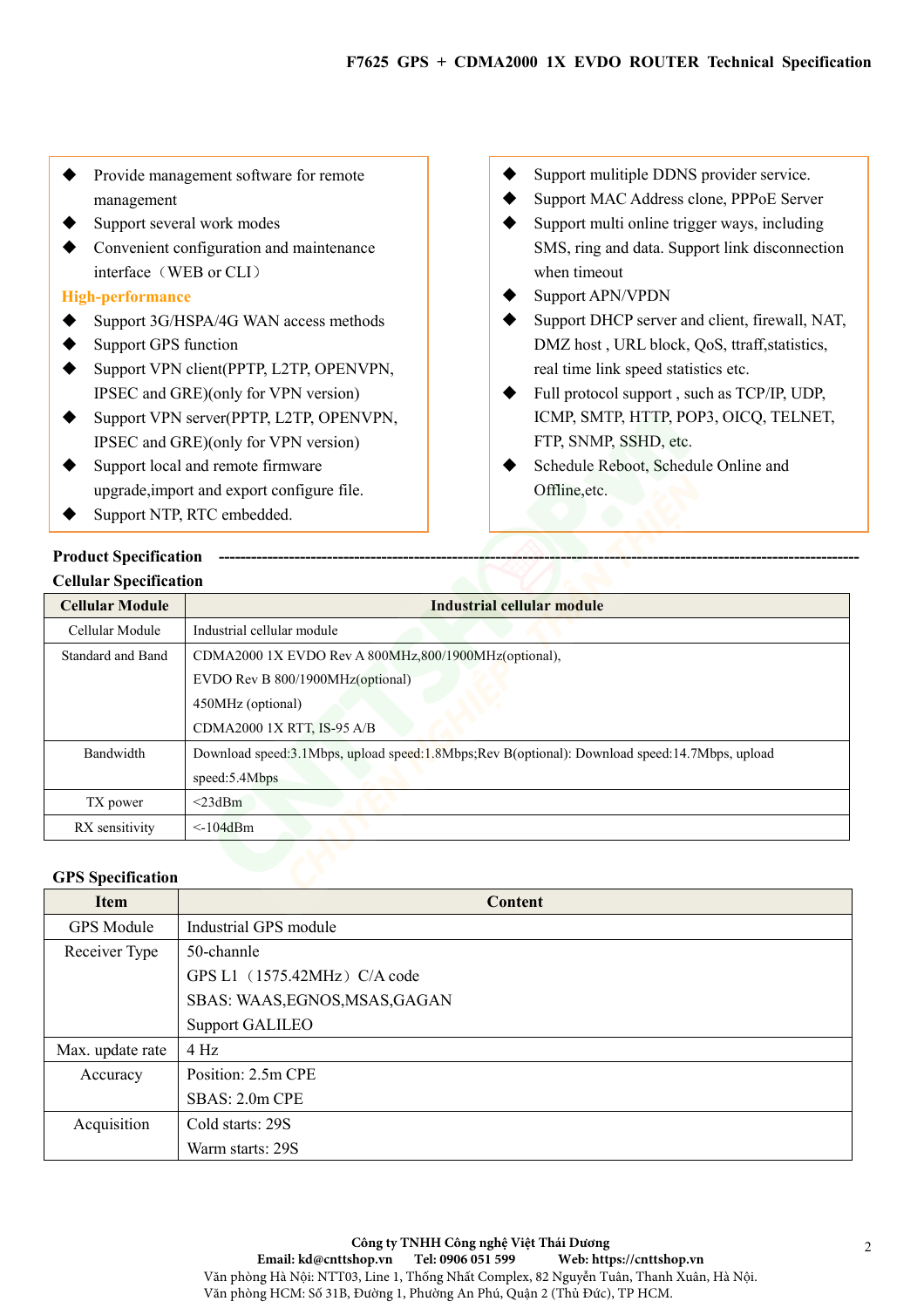# F7625 GPS + CDMA2000 1X EVDO ROUTER Technical Specification

|                 | Aided starts: $\leq 1$ S     |
|-----------------|------------------------------|
|                 | Hot starts: $\leq 1$ S       |
| Sensitivity     | Tracking: -160dBm            |
|                 | Reacquisition: -160dBm       |
|                 | Cold starts: -144dBm         |
| Timing accuracy | RMS: 30ns                    |
|                 | $99\%$ : <60ns               |
|                 | Granularity: 21ns            |
| Time pulse      | Configurable, 0.25 to 1000Hz |

### Hardware System

| <b>Item</b>  | Content                 |
|--------------|-------------------------|
| <b>CPU</b>   | Industrial 32bits CPU   |
| <b>FLASH</b> | 8MB(Extendable to 64MB) |
| <b>SDRAM</b> | 64MB                    |

## Interface type

| <b>Item</b>    | <b>Content</b>                                                                         |
|----------------|----------------------------------------------------------------------------------------|
| LAN            | 1 10/100 Mbps Ethernet ports(RJ45), auto MDI/MDIX, 1.5KV magnetic isolation protection |
| Serial         | 1 RS232(or RS485/RS422) port, 15KV ESD protection                                      |
|                | Data bits: 5, 6, 7, 8                                                                  |
|                | Stop bits: $1, 1.5$ (optional), $2$                                                    |
|                | Parity: none, even, odd, space(optional), mark(optional)                               |
|                | Baud rate: 2400~115200bits/s                                                           |
| Indicator      | "Power", "System", "Online", "Link/ACT", "WLAN", "GPS", "Signal Strength"              |
| Antenna        | Cellular: Standard SMA female interface, 50 ohm, lighting protection(optional)         |
|                | GPS: standard SMA female interfaces, 50 ohm, lighting protection(optional)             |
| <b>SIM/UIM</b> | Standard 3V/1.8V user card interface, 15KV ESD protection                              |
| Power          | Standard 3-PIN power jack, reverse-voltage and overvoltage protection                  |
| Reset          | Restore the router to its original factory default settings                            |
|                |                                                                                        |

#### Power supply

| <b>Item</b>           | Content         |
|-----------------------|-----------------|
| <b>Standard Power</b> | DC 12V/1.5A     |
| Power range           | DC $5\sim35V$   |
| Consumption           | $<$ 450mA (12V) |

# Physical Characteristics

| Item | Content |
|------|---------|
|      |         |